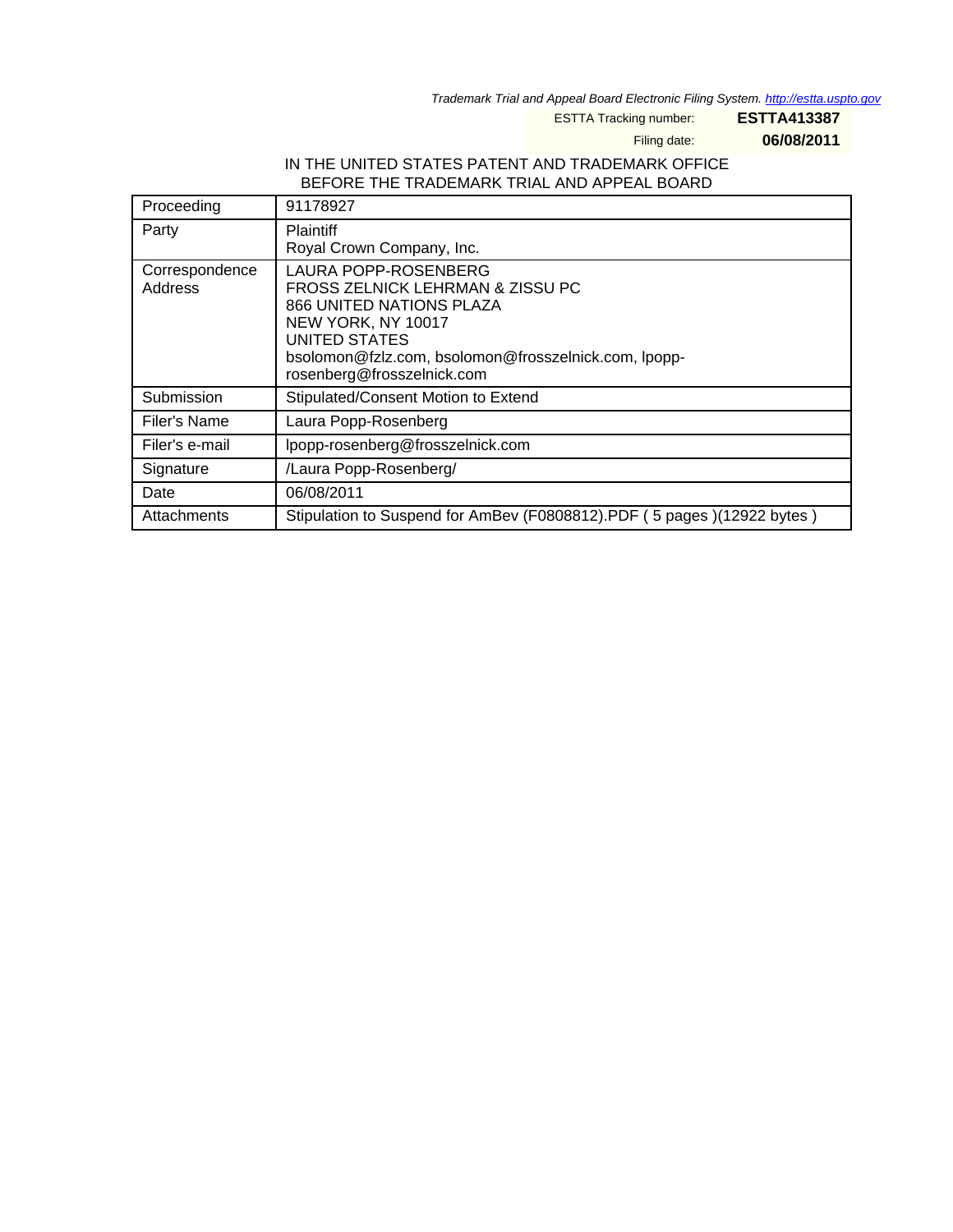### **IN THE UNITED STATES PATENT AND TRADEMARK OFFICE BEFORE THE TRADEMARK TRIAL AND APPEAL BOARD**

| ROYAL CROWN COMPANY, INC.,                 | <b>Consolidated Proceedings</b> |
|--------------------------------------------|---------------------------------|
|                                            | Opposition No. 91178927         |
| Opposer,                                   | Opposition No. 91180771         |
|                                            | Opposition No. 91180772         |
| - against -                                | Opposition No. 91183482         |
|                                            | Opposition No. 91185755         |
| THE COCA-COLA COMPANY,                     | Opposition No. 91186579         |
|                                            | Opposition No. 91189847         |
| Applicant.                                 | Opposition No. 91190658         |
| — and —                                    |                                 |
| THE COCA-COLA COMPANY,                     |                                 |
| Applicant,                                 |                                 |
| - against -                                | Opposition No. 91184434         |
|                                            |                                 |
| ROYAL CROWN COMPANY, INC.,                 |                                 |
| Opposer.<br>-----------------------------X |                                 |
|                                            |                                 |

### **CONSENTED MOTION FOR SUSPENSION**

The Coca-Cola Company ("TCCC") and Royal Crown Company, Inc. ("Royal Crown"), by and through their respective undersigned counsel and in accordance with Rule 117 of the Trademark Rules of Procedure, 37 C.F.R. § 2.117, hereby submit this Consented Motion for Suspension and request that the Board suspend these consolidated proceedings until sixty (60) days following the Board's issuance of a decision in Consolidated Opposition No. 91178953, styled *Companhia de Bebidas das Americas – AMBEV v. The Coca-Cola Company*.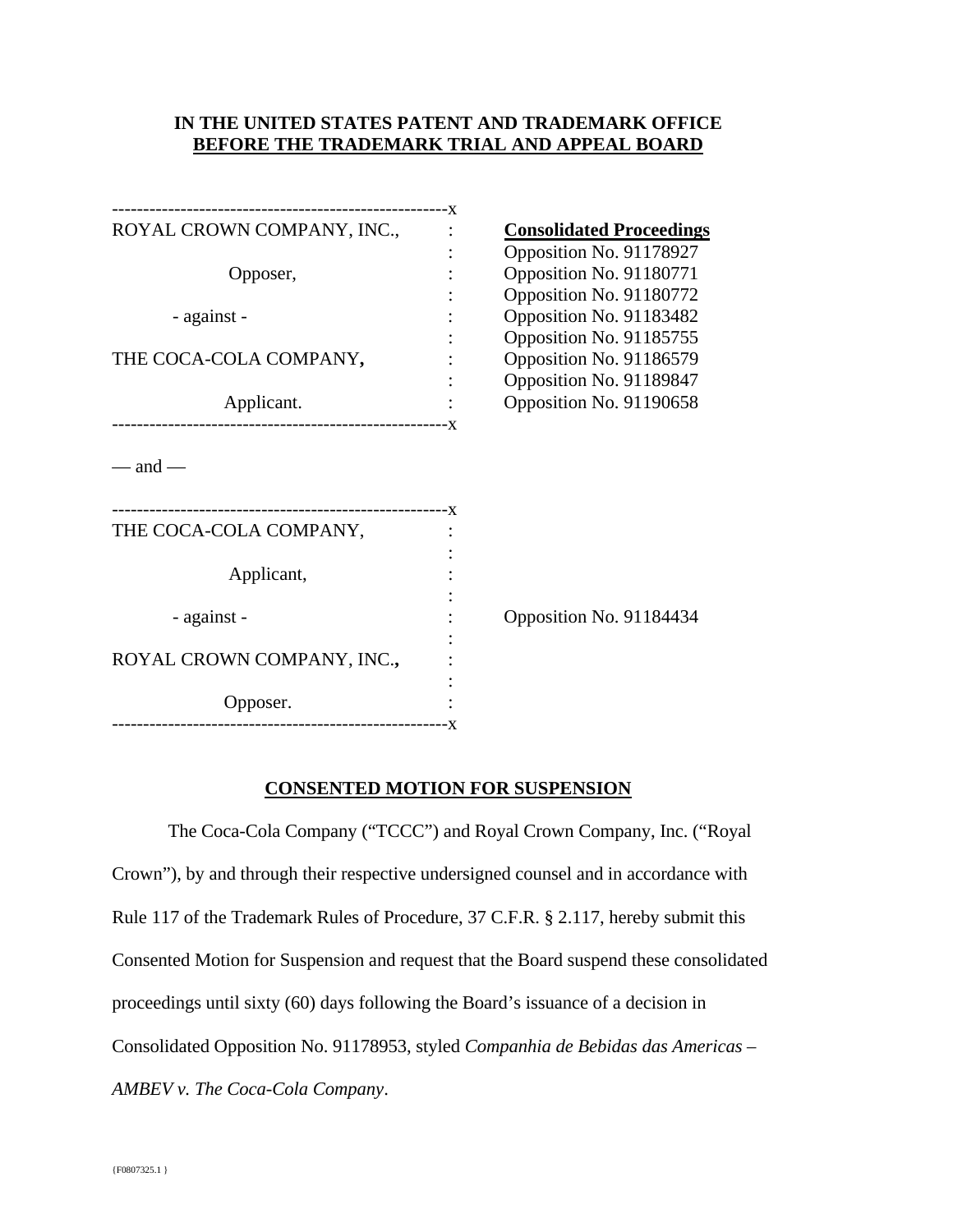During the past several months, the parties have jointly requested, and the Board has granted, several successive suspensions of these proceedings based on the parties' engagement in ongoing settlement discussions. The parties have recently concluded that settlement is not likely at this time.

However, during the time that the parties have been discussing the possibility of settlement, proceedings have been ongoing in consolidated oppositions between TCCC and a third party, Companhia de Bebidas das Americas – AMBEV ("AmBev"), Consolidated Opposition No. 91178953 (the "AmBev Proceedings"). The AmBev Proceedings relate to the same TCCC applications that are at issue in these proceedings; involve issues that are in part the same as or are related to issues in these proceedings, namely, the validity of TCCC's claimed rights in various ZERO-inclusive marks; and the outcome of the AmBev Proceedings may have a bearing on the issues in these proceedings. Trial briefing in the AmBev Proceedings was completed on February 23, 2011, and TCCC and AmBev are awaiting a date for oral argument and then a decision of the Board.

The AmBev Proceedings are at an advanced stage, well beyond the status of the proceedings between TCCC and Royal Crown at this point. Under the current schedule in these proceedings, briefing is not scheduled to be completed until May 29, 2012. TCCC and Royal Crown both believe that given the advanced stage of the AmBev Proceedings as compared to the current schedule in these proceedings, both the parties and the Board would be best served if the instant proceedings were suspended until after a decision is issued in the AmBev Proceedings.

2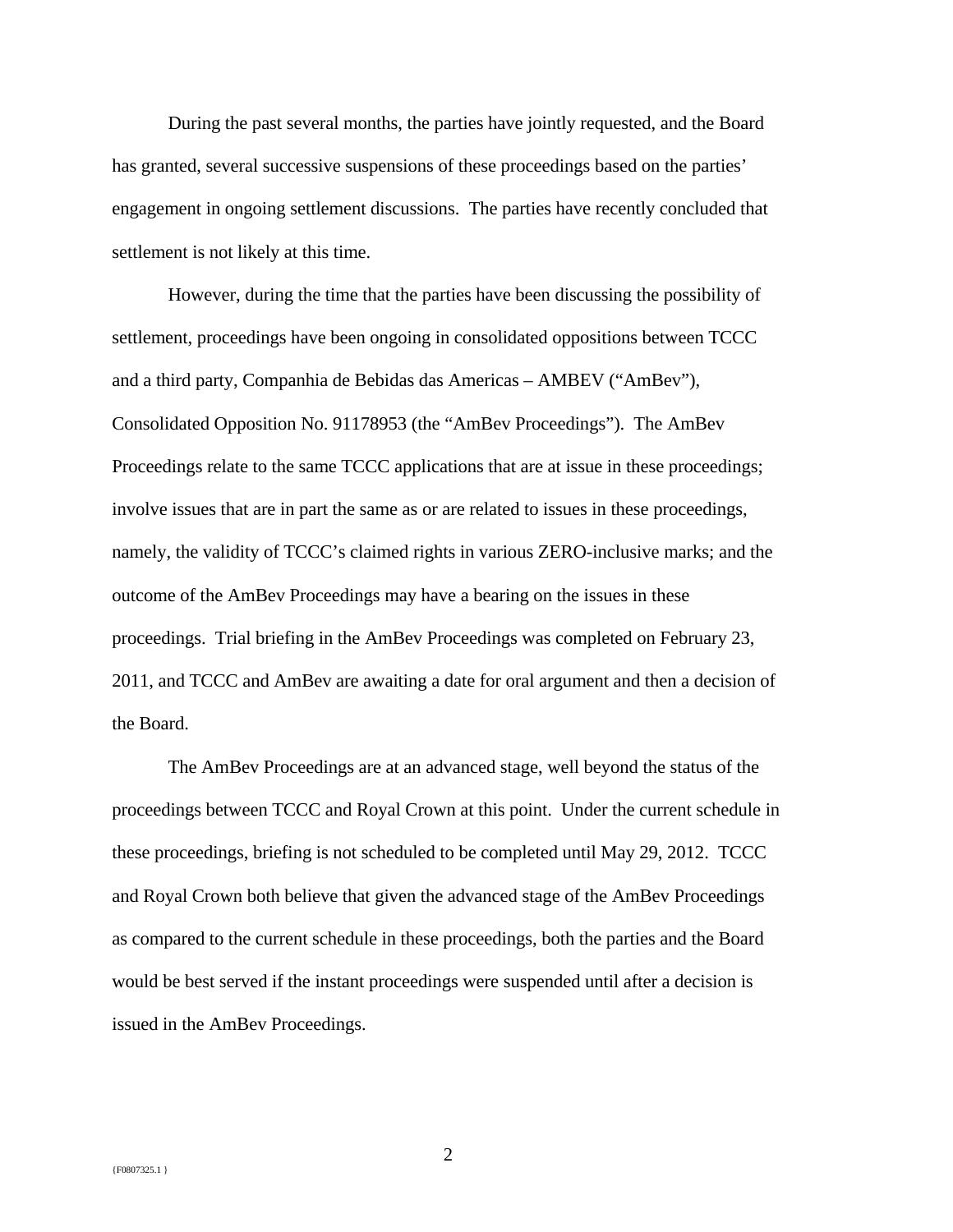The parties therefore request that these proceedings be suspended until sixty (60) days following the issuance of a decision by the Board in the AmBev Proceedings. The parties request additional time following decision in the AmBev Proceedings so that they can discuss the implications of the Board's decision in that case and so that they can resolve some open discovery and administrative issues that the parties have placed on hold during the time these proceedings have been suspended.

For the reasons stated above, the parties believe that good cause exists for the requested suspension.

Respectfully submitted,

#### Dated: June 8, 2011 FROSS ZELNICK LEHRMAN & ZISSU, P.C.

By: /Laura Popp-Rosenberg/

 Barbara A. Solomon Laura Popp-Rosenberg 866 United Nations Plaza New York, New York 10017 Telephone: (212) 813-5900 Email: bsolomon@frosszelnick.com lpopp-rosenberg@frosszelnick.com

*Attorneys for Royal Crown Company, Inc.*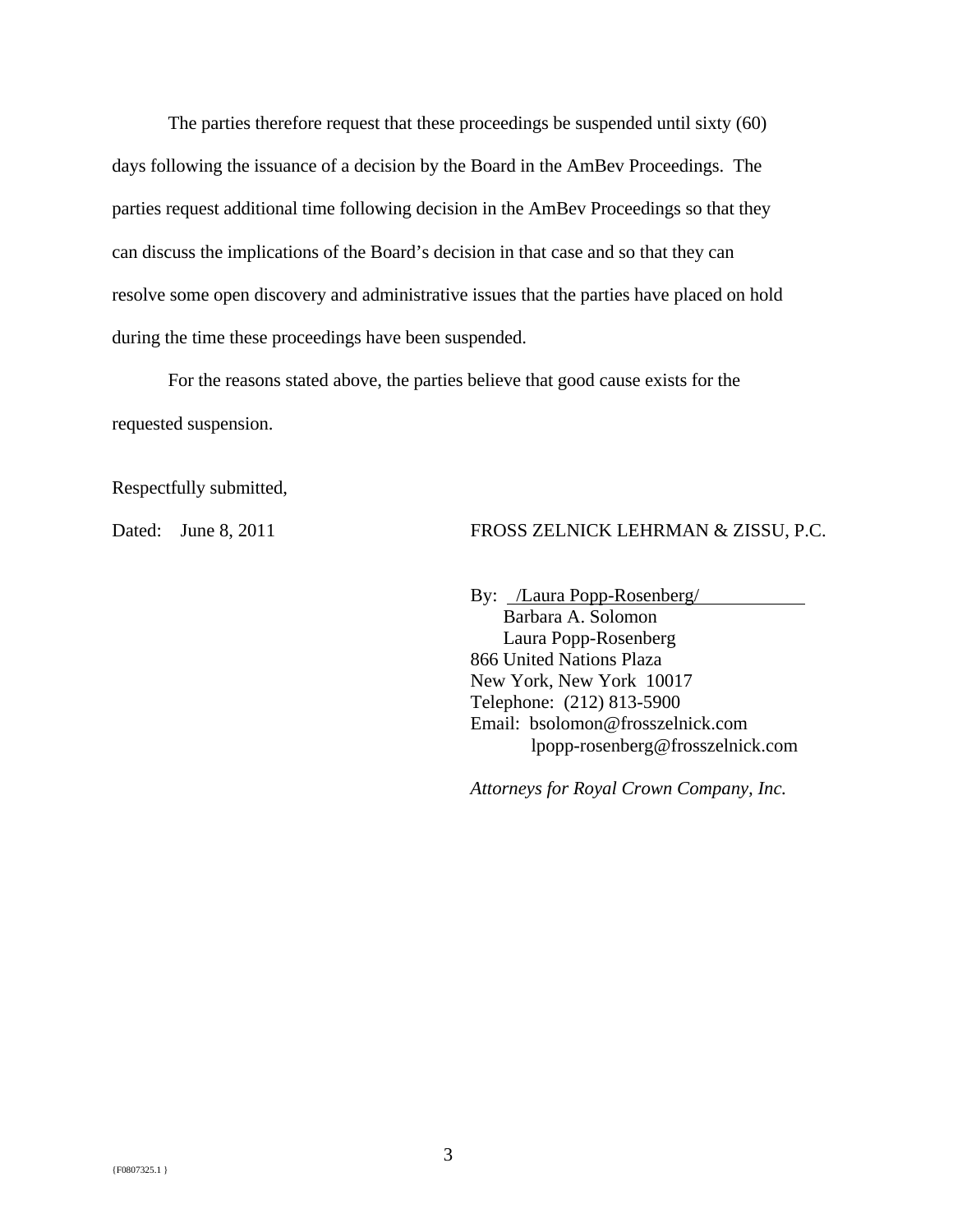By: /Bruce W. Baber/

 Bruce W. Baber Emily B. Brown 1180 Peachtree Street Atlanta, Georgia 30309 Telephone: (404) 572-4600 Email: bbaber@kslaw.com ebrown@kslaw.com

*Attorneys for The Coca-Cola Company*